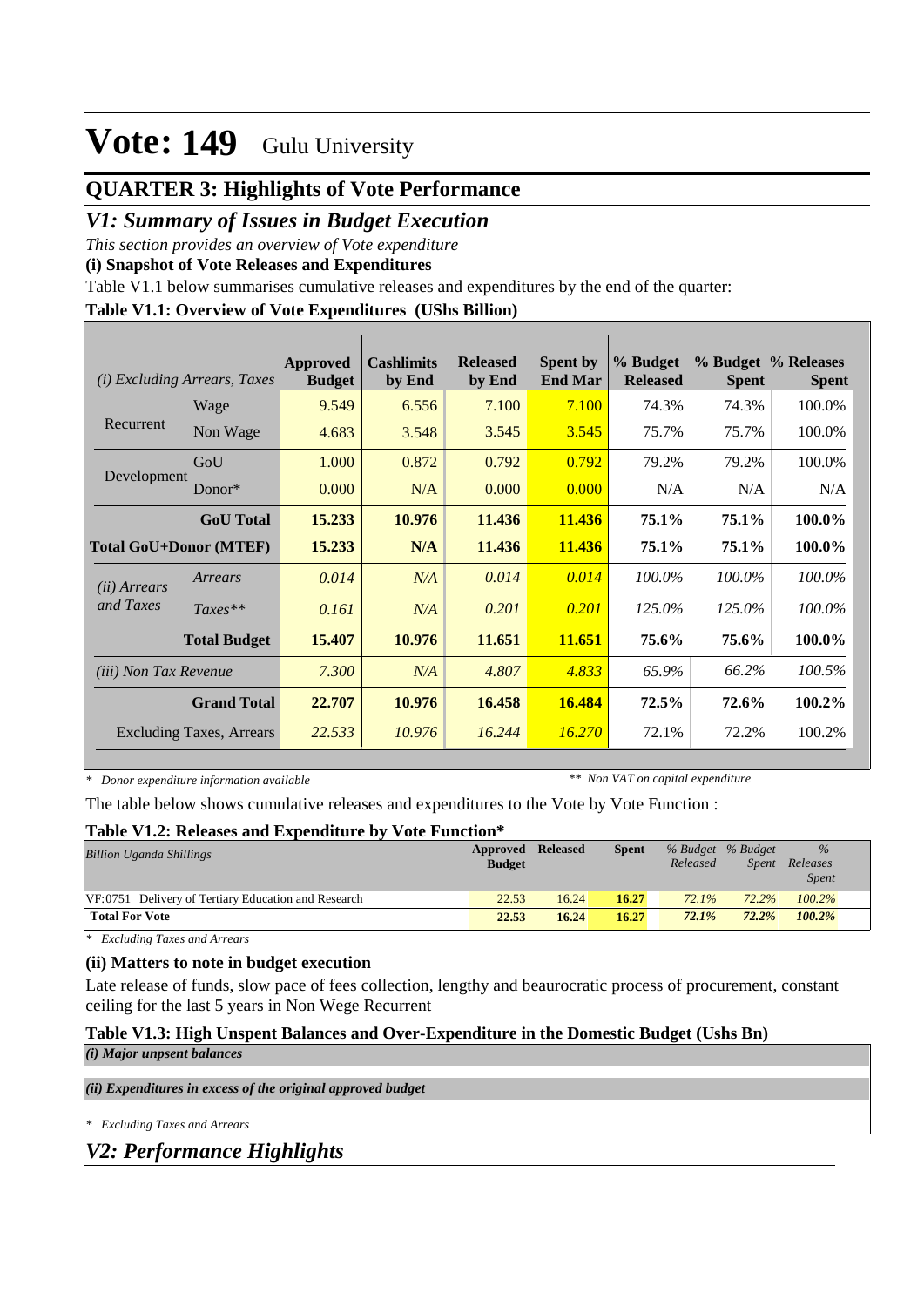### **QUARTER 3: Highlights of Vote Performance**

*This section provides highlights of output performance, focusing on key outputs and actions impelemented to improve section performance.*

#### **Table V2.1: Key Vote Output Indicators and Expenditures\***

| Vote, Vote Function<br><b>Key Output</b>                | <b>Approved Budget and</b><br><b>Planned outputs</b>                                                                                                                                                                                                                                                                                                                                                                                                                                                                                | <b>Cumulative Expenditure</b><br>and Performance                                                                                                                                                                                                                                                                                                                                                                                                                                                                                                                                                                                                                                                                                                                                                                        | <b>Status and Reasons for</b><br>any Variation from Plans         |
|---------------------------------------------------------|-------------------------------------------------------------------------------------------------------------------------------------------------------------------------------------------------------------------------------------------------------------------------------------------------------------------------------------------------------------------------------------------------------------------------------------------------------------------------------------------------------------------------------------|-------------------------------------------------------------------------------------------------------------------------------------------------------------------------------------------------------------------------------------------------------------------------------------------------------------------------------------------------------------------------------------------------------------------------------------------------------------------------------------------------------------------------------------------------------------------------------------------------------------------------------------------------------------------------------------------------------------------------------------------------------------------------------------------------------------------------|-------------------------------------------------------------------|
|                                                         | Vote Function: 0751 Delivery of Tertiary Education and Research                                                                                                                                                                                                                                                                                                                                                                                                                                                                     |                                                                                                                                                                                                                                                                                                                                                                                                                                                                                                                                                                                                                                                                                                                                                                                                                         |                                                                   |
| <b>Output: 075101</b>                                   | <b>Teaching and Training</b>                                                                                                                                                                                                                                                                                                                                                                                                                                                                                                        |                                                                                                                                                                                                                                                                                                                                                                                                                                                                                                                                                                                                                                                                                                                                                                                                                         |                                                                   |
| Performance Indicators:                                 | Description of Performance: Admission of 245 Government<br>students and 2700 Private<br>students<br>Register 10 PhD students and<br>sponsor<br>7 Masters Programme students<br>Sponsor 28 staff for trainings<br>and seminars<br>Conduct 30 weeks of lectures<br>& 2 weeks of exams for 4,500<br>students<br>Conduct students practical for<br>400 students, internship and<br>clerkship for 150 students<br>Conduct school Practice for 750 Kitgum Campus of which 49%<br>students, field work and recess<br>term for 300 students | Admitted 246 Government<br>Sponsored Students and 2,895<br>privetely sponsored students,<br>9 staff sponsored for trainings<br>and seminars,<br>Conducted 15 weeks of lectures<br>for 4,100 students in Semester I<br>and 8 weeks in semester II,<br>1,379 students garduated from<br>Main Campus of which 41.5%<br>were female and 58.5% were<br>male while 2 Graduated with<br>PHD,<br>59 students graduated from<br>were female and 51% were male,<br>Two Masters' and two<br>Bachelors' programmes were<br>accredited by national Council<br>of Higher Education namely;<br>masters of Science in Food<br>Security and Community<br>Nutrition, masters of science in<br>Agri-Enterprise and<br>Development, Bachelor of<br>Science in Public health and<br>bachelor of Science in<br><b>Educational Agriculture</b> | Late advertisement for<br>programs, late admission of<br>students |
|                                                         | 100                                                                                                                                                                                                                                                                                                                                                                                                                                                                                                                                 | 91                                                                                                                                                                                                                                                                                                                                                                                                                                                                                                                                                                                                                                                                                                                                                                                                                      |                                                                   |
| Proportion of students sitting<br>Semester examinations |                                                                                                                                                                                                                                                                                                                                                                                                                                                                                                                                     |                                                                                                                                                                                                                                                                                                                                                                                                                                                                                                                                                                                                                                                                                                                                                                                                                         |                                                                   |
| No. of Students taught                                  | 4,500                                                                                                                                                                                                                                                                                                                                                                                                                                                                                                                               | 4100                                                                                                                                                                                                                                                                                                                                                                                                                                                                                                                                                                                                                                                                                                                                                                                                                    |                                                                   |
| <b>Output Cost:</b>                                     | <b>UShs Bn:</b><br>8.428                                                                                                                                                                                                                                                                                                                                                                                                                                                                                                            | UShs Bn:<br>5.993                                                                                                                                                                                                                                                                                                                                                                                                                                                                                                                                                                                                                                                                                                                                                                                                       | % Budget Spent:<br>71.1%                                          |
| <b>Output: 075103</b>                                   | Outreach                                                                                                                                                                                                                                                                                                                                                                                                                                                                                                                            |                                                                                                                                                                                                                                                                                                                                                                                                                                                                                                                                                                                                                                                                                                                                                                                                                         |                                                                   |
|                                                         | Description of Performance: Conduct Field attachments in 20 Conducted 4 community<br>Health Centres for 180 Medical<br>Students<br>Conduct internship/Field<br>attachment for 200 Business<br>students,<br>Carry out Field<br>visits/attachments and<br>industrial visits for 200 students<br>for Faculty of Agricalture $\&$<br>Environmrnt,<br>Conduct 8 community<br>sensitization and awareness<br>workshops                                                                                                                    | sensitization and awareness<br>workshop,<br>65 Medical students conducted<br>community clerkship in 20<br>Health centres in the sub-region,<br>School survey in 100 schools<br>for the School practice exercise<br>in FY 2014/2015 was carried<br>out,<br>Carried out Field<br>visits/attachments and<br>industrial visits for 200 students<br>for Faculty of Agricalture &                                                                                                                                                                                                                                                                                                                                                                                                                                             | As planned                                                        |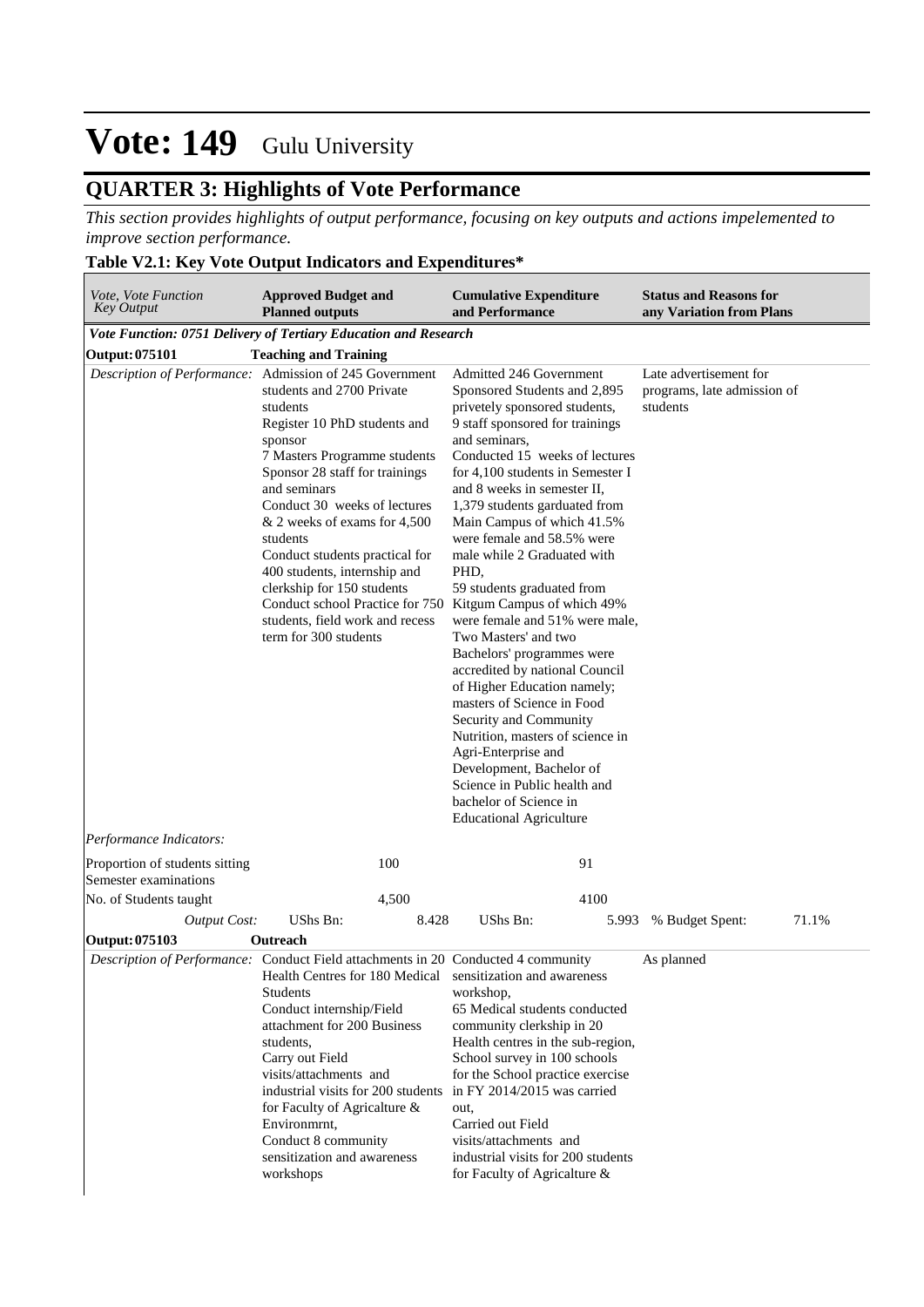## **QUARTER 3: Highlights of Vote Performance**

| Vote, Vote Function<br><b>Key Output</b>                                                        | <b>Approved Budget and</b><br><b>Planned outputs</b>                                                                                                                                 | <b>Cumulative Expenditure</b><br>and Performance                                                                                                                                                                                                                                                                                                                                                                                                                                    | <b>Status and Reasons for</b><br>any Variation from Plans          |
|-------------------------------------------------------------------------------------------------|--------------------------------------------------------------------------------------------------------------------------------------------------------------------------------------|-------------------------------------------------------------------------------------------------------------------------------------------------------------------------------------------------------------------------------------------------------------------------------------------------------------------------------------------------------------------------------------------------------------------------------------------------------------------------------------|--------------------------------------------------------------------|
|                                                                                                 |                                                                                                                                                                                      | Environmrnt                                                                                                                                                                                                                                                                                                                                                                                                                                                                         |                                                                    |
| <b>Output Cost:</b>                                                                             | UShs Bn:<br>1.042                                                                                                                                                                    | UShs Bn:<br>0.775                                                                                                                                                                                                                                                                                                                                                                                                                                                                   | % Budget Spent:<br>74.4%                                           |
| <b>Output: 075104</b>                                                                           | <b>Students' Welfare</b>                                                                                                                                                             |                                                                                                                                                                                                                                                                                                                                                                                                                                                                                     |                                                                    |
|                                                                                                 | Description of Performance: Pay living out allowance by the Paid living out allowances for<br>1st of every month for 820<br>Government sponsored students students for the Months of | 800 Government sponsored<br>August, September, October<br>and November 2014 and<br>February and March 2015<br>Semester II,<br><b>Students Loan Scheme was</b><br>Launched with 44 students as<br>pioneer beneficiaries of which<br>12 are female and 32 are male                                                                                                                                                                                                                    | Did not clear by end of semester                                   |
| Performance Indicators:                                                                         |                                                                                                                                                                                      |                                                                                                                                                                                                                                                                                                                                                                                                                                                                                     |                                                                    |
| No. of students paid living<br>out allowance                                                    | 800                                                                                                                                                                                  | 815                                                                                                                                                                                                                                                                                                                                                                                                                                                                                 |                                                                    |
| <b>Output Cost:</b>                                                                             | UShs Bn:<br>1.709                                                                                                                                                                    | UShs Bn:<br>1.284                                                                                                                                                                                                                                                                                                                                                                                                                                                                   | 75.1%<br>% Budget Spent:                                           |
| <b>Output: 075180</b>                                                                           |                                                                                                                                                                                      | Construction and rehabilitation of learning facilities (Universities)                                                                                                                                                                                                                                                                                                                                                                                                               |                                                                    |
|                                                                                                 | Description of Performance: Construction of 1 ICT/Library<br>building, multi-media<br>laboratory,<br>Equipping of the Science<br>laboratory and Bio-systems<br>engineering workshop  | Plans and Designs for Faculty<br>of Agricultyre Building, multi-<br>functional laboratore and<br>library done,<br>Refurbishment and installation<br>of a molecular laboratory<br>equipments at faculty of<br>medicine at Old site was done,<br>Department of Biosystems<br>Engineering laboratory was<br>refurbished,<br>Equipping of the Bio-systems<br>engineering workshop was done,<br>Renovation of Public Toilets in<br>preperation for 10th Graduation<br>Ceremony were done | Still in design stage to begin<br>construction                     |
| Performance Indicators:                                                                         |                                                                                                                                                                                      |                                                                                                                                                                                                                                                                                                                                                                                                                                                                                     |                                                                    |
| No. of Science<br>blocks/Laboratories<br>rehabilitated<br>No. of Science<br>blocks/Laboratories | 1                                                                                                                                                                                    | $\boldsymbol{0}$<br>$\mathbf{0}$                                                                                                                                                                                                                                                                                                                                                                                                                                                    |                                                                    |
| constructed                                                                                     |                                                                                                                                                                                      |                                                                                                                                                                                                                                                                                                                                                                                                                                                                                     |                                                                    |
| No. of Libraries Rehabilitated                                                                  | 1                                                                                                                                                                                    | 0                                                                                                                                                                                                                                                                                                                                                                                                                                                                                   |                                                                    |
| No. of Libraries Constructed                                                                    |                                                                                                                                                                                      | $\overline{0}$                                                                                                                                                                                                                                                                                                                                                                                                                                                                      |                                                                    |
| No. of computer rooms<br>rehabilitated                                                          |                                                                                                                                                                                      | 0                                                                                                                                                                                                                                                                                                                                                                                                                                                                                   |                                                                    |
| No. of computer rooms<br>constructed                                                            | 1                                                                                                                                                                                    | $\boldsymbol{0}$                                                                                                                                                                                                                                                                                                                                                                                                                                                                    |                                                                    |
| <b>Output Cost:</b>                                                                             | UShs Bn:<br>0.410                                                                                                                                                                    | UShs Bn:<br>0.267                                                                                                                                                                                                                                                                                                                                                                                                                                                                   | 65.2%<br>% Budget Spent:                                           |
| <b>Output: 075181</b><br>Description of Performance: Construction of Law lecture                | Lecture Room construction and rehabilitation (Universities)<br>block,                                                                                                                | Final payments for Plans,<br>Designs and BOQ for the                                                                                                                                                                                                                                                                                                                                                                                                                                | Plan and design stage over now<br>at BOQ stage, storage of funding |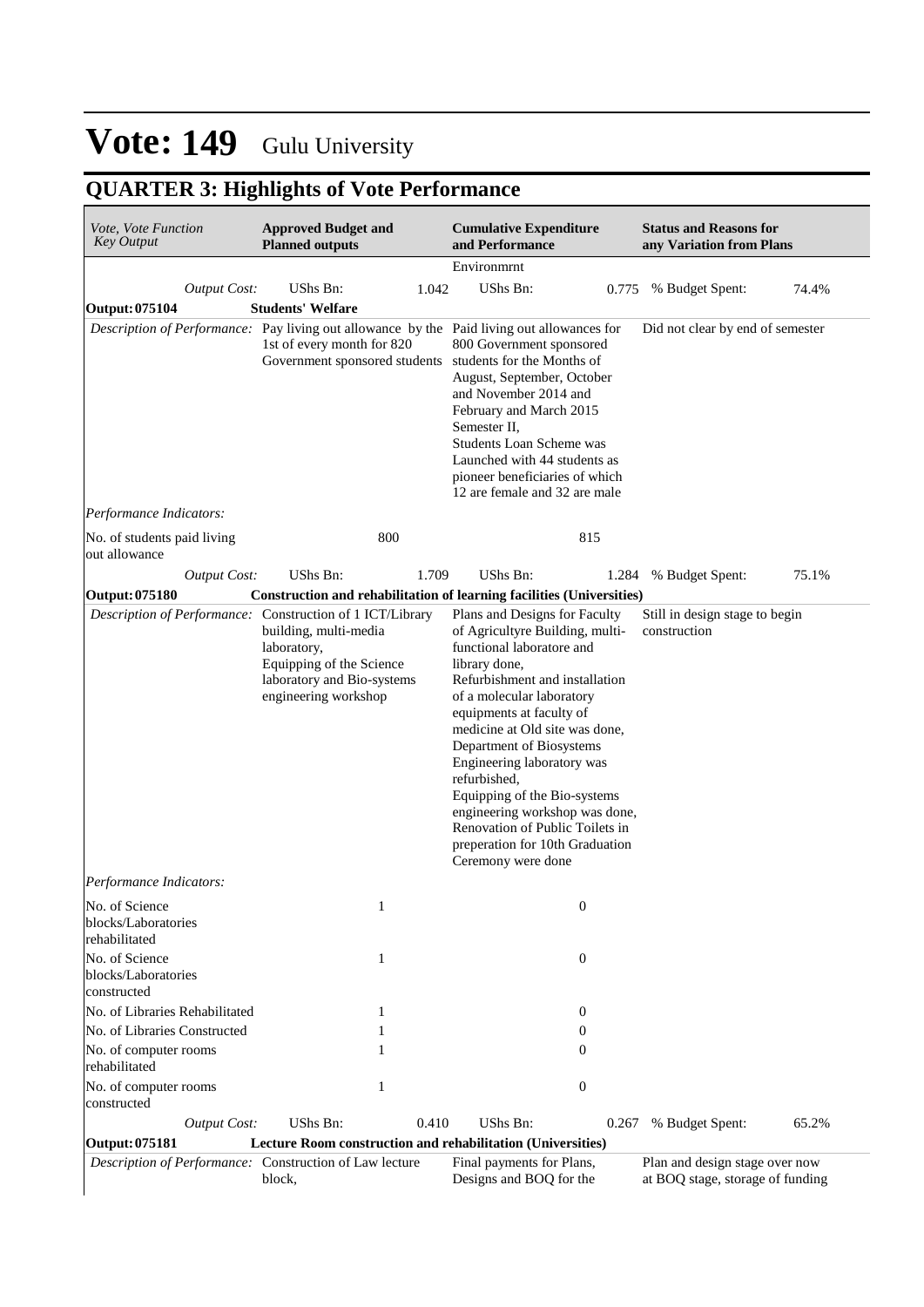### **QUARTER 3: Highlights of Vote Performance**

| Vote, Vote Function<br><b>Key Output</b>                         | <b>Approved Budget and</b><br><b>Planned outputs</b>                                                                                                    |       | <b>Cumulative Expenditure</b><br>and Performance                                                                                                                                                                                                                |       | <b>Status and Reasons for</b><br>any Variation from Plans |       |
|------------------------------------------------------------------|---------------------------------------------------------------------------------------------------------------------------------------------------------|-------|-----------------------------------------------------------------------------------------------------------------------------------------------------------------------------------------------------------------------------------------------------------------|-------|-----------------------------------------------------------|-------|
|                                                                  | <b>Construction of a Business</b><br>Center in Faculty of Business<br>& Development Studies                                                             |       | Business Center in Faculty of<br>Business & development<br>Studies was made,                                                                                                                                                                                    |       |                                                           |       |
| Performance Indicators:                                          |                                                                                                                                                         |       |                                                                                                                                                                                                                                                                 |       |                                                           |       |
| No. of lecture rooms<br>rehabilitated                            | 1                                                                                                                                                       |       | 1                                                                                                                                                                                                                                                               |       |                                                           |       |
| No. of lecture rooms<br>constructed                              | 4                                                                                                                                                       |       | $\mathbf{0}$                                                                                                                                                                                                                                                    |       |                                                           |       |
| <b>Output Cost:</b>                                              | UShs Bn:                                                                                                                                                | 0.424 | UShs Bn:                                                                                                                                                                                                                                                        | 0.232 | % Budget Spent:                                           | 54.7% |
| Output: 075184                                                   | Campus based construction and rehabilitation (walkways, plumbing, other)                                                                                |       |                                                                                                                                                                                                                                                                 |       |                                                           |       |
| <i>Description of Performance:</i> Repair walkways               | Pavements<br>Plumbing<br>Construct 2 kilometers of<br>walkways at the main campus,<br>Build pavers at the main<br>campus,<br>Barricating non-walk areas |       | Plumbing works and electrical<br>wirring repairs done,<br>Drainage at Main gate at Main<br>Campus,<br>Fencing works, replacement of<br>glasses at the main hall and<br>administrative offices.<br>Built pavers at the main campus,<br>Barricated non-walk areas |       | As planned                                                |       |
| Performance Indicators:                                          |                                                                                                                                                         |       |                                                                                                                                                                                                                                                                 |       |                                                           |       |
| No. of campus based<br>infrastructure developments<br>undertaken | 4                                                                                                                                                       |       | 3                                                                                                                                                                                                                                                               |       |                                                           |       |
| <b>Output Cost:</b>                                              | UShs Bn:                                                                                                                                                | 0.102 | UShs Bn:                                                                                                                                                                                                                                                        | 0.077 | % Budget Spent:                                           | 75.0% |
| <b>Vote Function Cost</b>                                        | <b>UShs Bn:</b>                                                                                                                                         |       | 22.533 UShs Bn:                                                                                                                                                                                                                                                 |       | 16.270 % Budget Spent:                                    | 72.2% |
| <b>Cost of Vote Services:</b>                                    | UShs Bn:                                                                                                                                                |       | 22.533 UShs Bn:                                                                                                                                                                                                                                                 |       | <b>16.270</b> % Budget Spent:                             | 72.2% |

*\* Excluding Taxes and Arrears*

To be established from the details of actual in Q3

#### **Table V2.2: Implementing Actions to Improve Vote Performance**

| <b>Planned Actions:</b>                                                                                                                                                                                                                                                           | <b>Actual Actions:</b>                                                                                                                                                                                  | <b>Reasons for Variation</b> |
|-----------------------------------------------------------------------------------------------------------------------------------------------------------------------------------------------------------------------------------------------------------------------------------|---------------------------------------------------------------------------------------------------------------------------------------------------------------------------------------------------------|------------------------------|
| Vote: 149 Gulu University                                                                                                                                                                                                                                                         |                                                                                                                                                                                                         |                              |
| Vote Function: 07.51 Delivery of Tertiary Education and Research                                                                                                                                                                                                                  |                                                                                                                                                                                                         |                              |
| Conduct 10 research seminars, 2<br>workshops, Conduct 1 Annual Science<br>conference & 1 Graduate seminar, Write<br>10 Research Proposals for fundings,<br>Review programs by June 2015, Monitor<br>and evaluate teaching and training by end<br>of June 2015, carry out academic | 5 research seminars conducted, 8<br>research proposals writen and<br>submitted for Donor funding, Quality<br>assurance committee monitored<br>teaching & trainings review of<br>programs to begin in Q4 | No variation                 |
| Vote: 149 Gulu University                                                                                                                                                                                                                                                         |                                                                                                                                                                                                         |                              |
| Vote Function: 07 51 Delivery of Tertiary Education and Research                                                                                                                                                                                                                  |                                                                                                                                                                                                         |                              |
| Loby for additional recruitment of 70<br>additional staf to cater for<br>operationalisation of Gulu University<br>Constituent College - Liraf ,lobby for 10%<br>salaries increase, encourage staff to access<br>salary loans from Banks.introduce<br>retirement benefit scheme,   | Lobbied from GoU effective July<br>2015/16 % increase in salaries will take<br>effect for Academic staff.                                                                                               | As planned                   |
| Vote: 149 Gulu University                                                                                                                                                                                                                                                         |                                                                                                                                                                                                         |                              |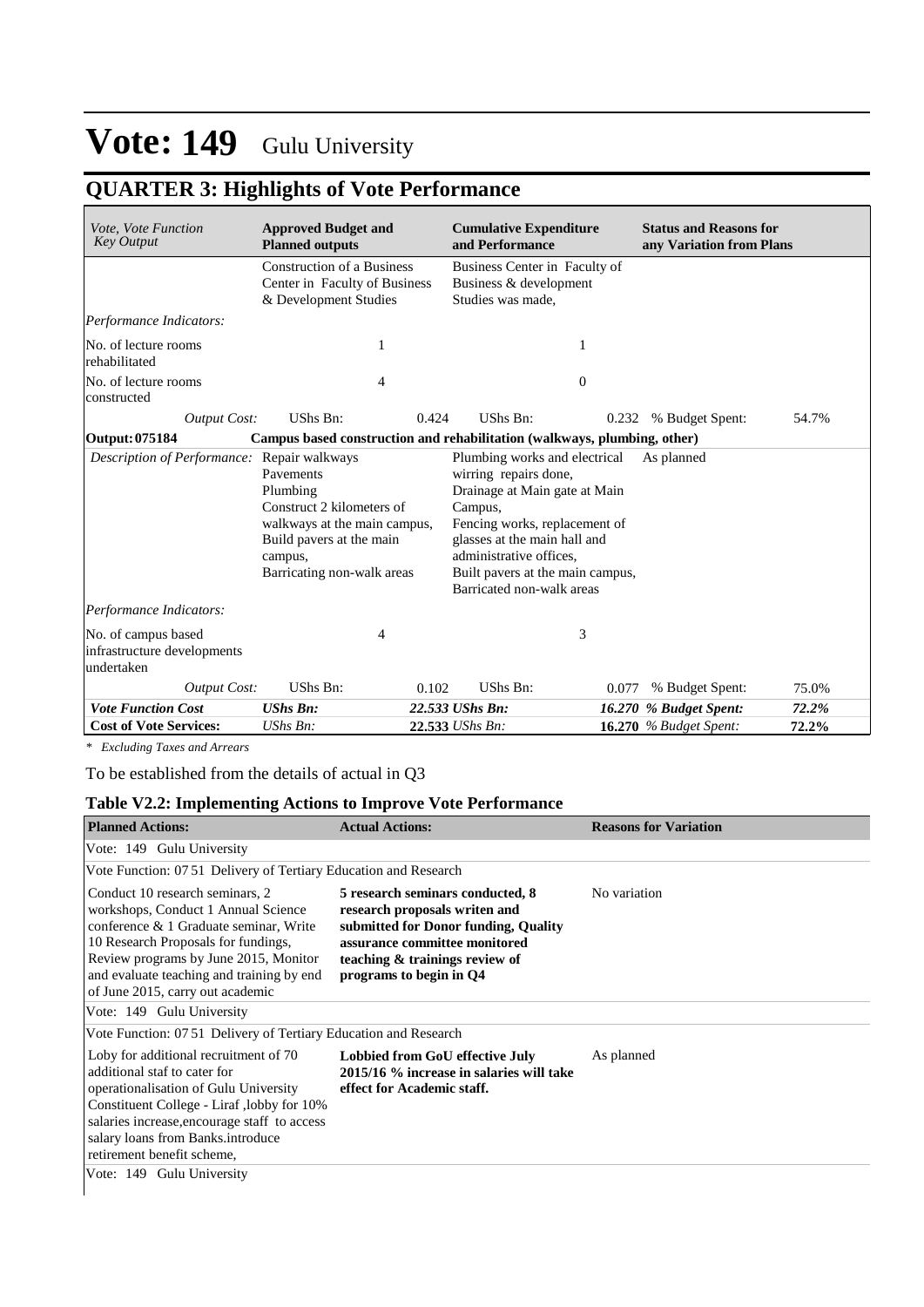### **QUARTER 3: Highlights of Vote Performance**

| <b>Planned Actions:</b>                                                                                                                                                                | <b>Actual Actions:</b>                                                                                                                                                                                                                                                                                                                                                                                     | <b>Reasons for Variation</b> |
|----------------------------------------------------------------------------------------------------------------------------------------------------------------------------------------|------------------------------------------------------------------------------------------------------------------------------------------------------------------------------------------------------------------------------------------------------------------------------------------------------------------------------------------------------------------------------------------------------------|------------------------------|
| Vote Function: 07.51 Delivery of Tertiary Education and Research                                                                                                                       |                                                                                                                                                                                                                                                                                                                                                                                                            |                              |
| Write 10 funding proposals, lobby from<br>Government & Donors for additional<br>funding, conduct donors<br>conference, innitiate Public Private<br>Partnership arrangement for funding | <b>Proposal written to Uganda ICT</b><br><b>Parliamentary Group for funding,</b><br><b>RENU</b> donated Internet switches<br>(Number), CEMAS Project in final<br>stage of connecting the University to<br><b>National Fiber Optics Grid, 3,000 acres</b><br>of land offered for lease, 61 Acres of<br>land offered for Kitgum Campus,<br>Partnered with Kingdom of Toro to<br><b>Open Campus in Hoima.</b> | No variation                 |

#### *V3: Details of Releases and Expenditure*

*This section provides a comprehensive summary of the outputs delivered by the Vote and further details of Vote expenditures by Vote Function and Expenditure Item.*

#### **Table V3.1: GoU Releases and Expenditure by Output\***

| <b>Billion Uganda Shillings</b>                                                    | Approved<br><b>Budget</b> | <b>Released</b> | <b>Spent</b> | $%$ GoU<br><b>Budget</b><br>Released | $%$ GoU<br><b>Budget</b><br><i>Spent</i> | $%$ GoU<br>Releases<br>Spent |
|------------------------------------------------------------------------------------|---------------------------|-----------------|--------------|--------------------------------------|------------------------------------------|------------------------------|
| VF:0751 Delivery of Tertiary Education and Research                                | 15.23                     | 11.44           | 11.44        | 75.1%                                | 75.1%                                    | 100.0%                       |
| Class: Outputs Provided                                                            | 12.70                     | 9.49            | 9.49         | 74.8%                                | 74.8%                                    | 100.0%                       |
| 075101 Teaching and Training                                                       | 6.18                      | 4.59            | 4.59         | 74.2%                                | 74.2%                                    | 100.0%                       |
| 075102 Research, Consultancy and Publications                                      | 0.48                      | 0.36            | 0.36         | 74.6%                                | 74.6%                                    | 100.0%                       |
| 075103 Outreach                                                                    | 0.90                      | 0.67            | 0.67         | 74.6%                                | 74.6%                                    | 100.0%                       |
| 075104 Students' Welfare                                                           | 1.64                      | 1.23            | 1.23         | 75.0%                                | 75.0%                                    | 100.0%                       |
| 075105 Administration and Support Services                                         | 3.49                      | 2.64            | 2.64         | 75.7%                                | 75.7%                                    | 100.0%                       |
| Class: Outputs Funded                                                              | 1.54                      | 1.15            | 1.15         | 75.0%                                | 75.0%                                    | 100.0%                       |
| 075151 Guild Services                                                              | 1.51                      | 1.13            | 1.13         | 75.0%                                | 75.0%                                    | 100.0%                       |
| 075152 Contributions to Research and International Organisations                   | 0.03                      | 0.02            | 0.02         | 75.0%                                | 75.0%                                    | 100.0%                       |
| Class: Capital Purchases                                                           | 1.00                      | 0.79            | 0.79         | 79.2%                                | 79.2%                                    | 100.0%                       |
| 075171 Acquisition of Land by Government                                           | 0.20                      | 0.14            | 0.14         | 71.9%                                | 71.9%                                    | 100.0%                       |
| 075172 Government Buildings and Administrative Infrastructure                      | 0.10                      | 0.08            | 0.08         | 76.5%                                | 76.5%                                    | 100.0%                       |
| 075173 Roads, Streets and Highways                                                 | 0.02                      | 0.02            | 0.02         | 91.7%                                | 91.7%                                    | 100.0%                       |
| 075175 Purchase of Motor Vehicles and Other Transport Equipment                    | 0.10                      | 0.09            | 0.09         | 91.7%                                | 91.7%                                    | 100.0%                       |
| 075176 Purchase of Office and ICT Equipment, including Software                    | 0.09                      | 0.08            | 0.08         | 91.7%                                | 91.7%                                    | 100.0%                       |
| 075177 Purchase of Specialised Machinery & Equipment                               | 0.16                      | 0.14            | 0.14         | 88.4%                                | 88.4%                                    | 100.0%                       |
| 075178 Purchase of Office and Residential Furniture and Fittings                   | 0.04                      | 0.03            | 0.03         | 75.0%                                | 75.0%                                    | 100.0%                       |
| 075180 Construction and rehabilitation of learning facilities<br>(Universities)    | 0.12                      | 0.09            | 0.09         | 75.0%                                | 75.0%                                    | 100.0%                       |
| 075181 Lecture Room construction and rehabilitation (Universities)                 | 0.12                      | 0.08            | 0.08         | 66.7%                                | 66.7%                                    | 100.0%                       |
| 075184 Campus based construction and rehabilitation (walkways,<br>plumbing, other) | 0.05                      | 0.04            | 0.04         | 75.0%                                | 75.0%                                    | 100.0%                       |
| <b>Total For Vote</b>                                                              | 15.23                     | 11.44           | 11.44        | 75.1%                                | 75.1%                                    | 100.0%                       |

*\* Excluding Taxes and Arrears*

#### **Table V3.2: 2014/15 GoU Expenditure by Item**

| <b>Billion Uganda Shillings</b>                           | Approved<br><b>Budget</b> | <b>Releases</b> | Expend-<br>iture | % Budged<br><b>Released</b> | % Budget<br><b>Spent</b> | %Releases<br><b>Spent</b> |
|-----------------------------------------------------------|---------------------------|-----------------|------------------|-----------------------------|--------------------------|---------------------------|
| <b>Output Class: Outputs Provided</b>                     | 12.70                     | 9.49            | 9.49             | 74.8%                       | 74.8%                    | $100.0\%$                 |
| 211101 General Staff Salaries                             | 7.41                      | 5.50            | 5.50             | 74.3%                       | 74.3%                    | 100.0%                    |
| 211102 Contract Staff Salaries (Incl. Casuals, Temporary) | 2.14                      | 1.60            | 1.60             | 74.6%                       | 74.6%                    | 100.0%                    |
| 211103 Allowances                                         | 1.78                      | 1.30            | 1.30             | 73.2%                       | 73.2%                    | 100.0%                    |
| 212101 Social Security Contributions                      | 0.94                      | 0.71            | 0.71             | 75.0%                       | 75.0%                    | 100.0%                    |
|                                                           |                           |                 |                  |                             |                          |                           |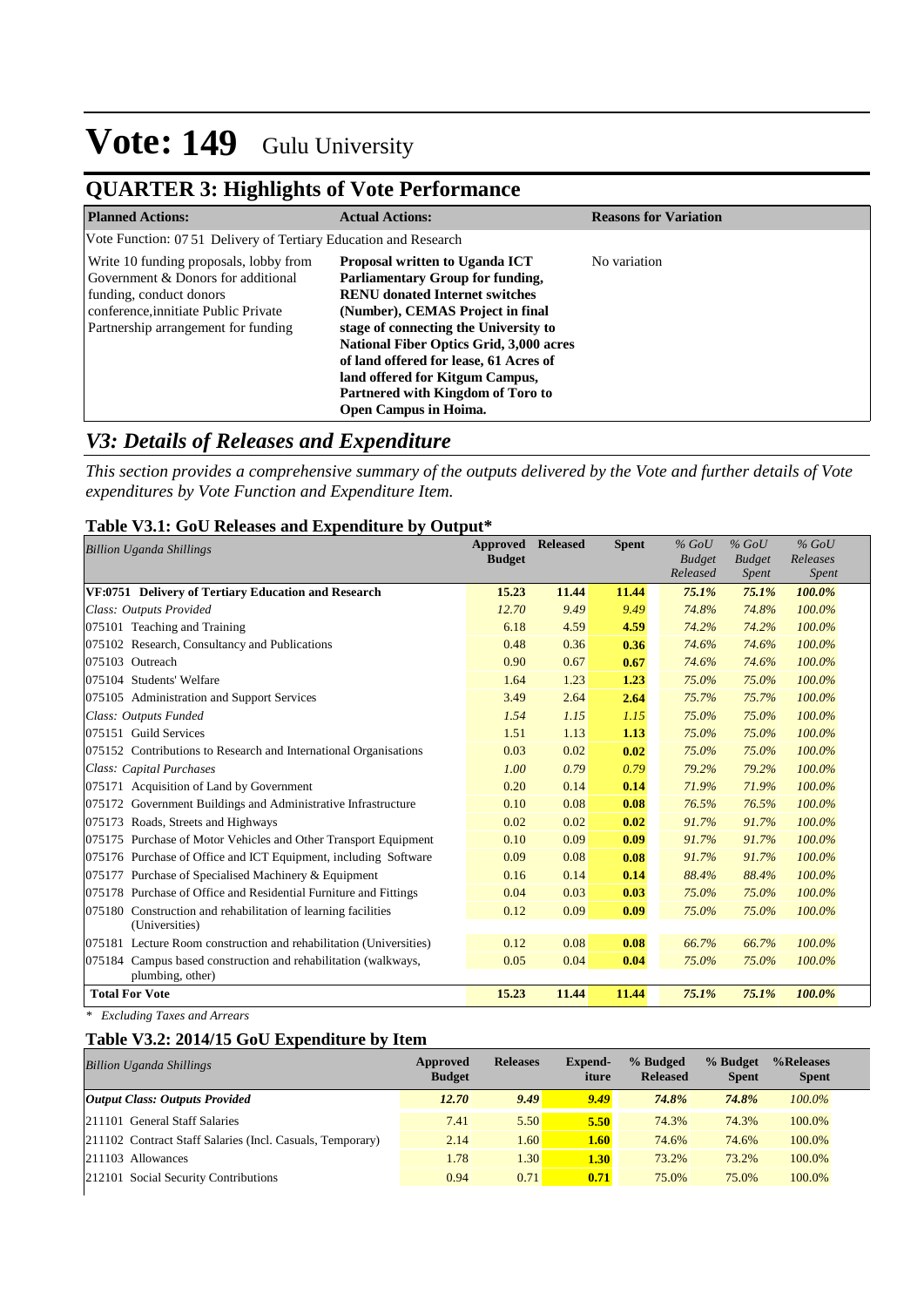## **QUARTER 3: Highlights of Vote Performance**

| <b>Billion Uganda Shillings</b>                               | <b>Approved</b><br><b>Budget</b> | <b>Releases</b> | <b>Expend-</b><br>iture | % Budged<br><b>Released</b> | % Budget<br><b>Spent</b> | %Releases<br><b>Spent</b> |
|---------------------------------------------------------------|----------------------------------|-----------------|-------------------------|-----------------------------|--------------------------|---------------------------|
| 213001 Medical expenses (To employees)                        | 0.01                             | 0.01            | 0.01                    | 91.7%                       | 91.7%                    | 100.0%                    |
| 213002 Incapacity, death benefits and funeral expenses        | 0.00                             | 0.00            | 0.00                    | 74.9%                       | 74.9%                    | 100.0%                    |
| 213003 Retrenchment costs                                     | 0.00                             | 0.00            | 0.00                    | 91.7%                       | 91.7%                    | 100.0%                    |
| 221001 Advertising and Public Relations                       | 0.00                             | 0.00            | 0.00                    | 83.3%                       | 83.3%                    | 100.0%                    |
| 221002 Workshops and Seminars                                 | 0.01                             | 0.01            | 0.01                    | 91.7%                       | 91.7%                    | 100.0%                    |
| 221003 Staff Training                                         | 0.03                             | 0.02            | 0.02                    | 91.7%                       | 91.7%                    | 100.0%                    |
| 221004 Recruitment Expenses                                   | 0.01                             | 0.01            | 0.01                    | 91.7%                       | 91.7%                    | 100.0%                    |
| 221006 Commissions and related charges                        | 0.03                             | 0.03            | 0.03                    | 91.7%                       | 91.7%                    | 100.0%                    |
| 221007 Books, Periodicals & Newspapers                        | 0.02                             | 0.02            | 0.02                    | 91.7%                       | 91.7%                    | 100.0%                    |
| 221008 Computer supplies and Information Technology (IT       | 0.03                             | 0.03            | 0.03                    | 91.7%                       | 91.7%                    | 100.0%                    |
| 221009 Welfare and Entertainment                              | 0.01                             | 0.01            | 0.01                    | 91.7%                       | 91.7%                    | 100.0%                    |
| 221011 Printing, Stationery, Photocopying and Binding         | 0.02                             | 0.02            | 0.02                    | 91.7%                       | 91.7%                    | 100.0%                    |
| 221012 Small Office Equipment                                 | 0.00                             | 0.00            | 0.00                    | 91.7%                       | 91.7%                    | 100.0%                    |
| 221014 Bank Charges and other Bank related costs              | 0.02                             | 0.01            | 0.01                    | 91.7%                       | 91.7%                    | 100.0%                    |
| 221015 Financial and related costs (e.g. shortages, pilferage | 0.01                             | 0.00            | 0.00                    | 91.7%                       | 91.7%                    | 100.0%                    |
| 221016 IFMS Recurrent costs                                   | 0.00                             | 0.00            | 0.00                    | 91.6%                       | 91.6%                    | 100.0%                    |
| 221017 Subscriptions                                          | 0.00                             | 0.00            | 0.00                    | 91.7%                       | 91.7%                    | 100.0%                    |
| 222002 Postage and Courier                                    | 0.00                             | 0.00            | 0.00                    | 92.1%                       | 92.1%                    | 100.0%                    |
| 223001 Property Expenses                                      | 0.01                             | 0.00            | 0.00                    | 91.7%                       | 91.7%                    | 100.0%                    |
| 223002 Rates                                                  | 0.01                             | 0.00            | 0.00                    | 91.7%                       | 91.7%                    | 100.0%                    |
| 223003 Rent – (Produced Assets) to private entities           | 0.02                             | 0.02            | 0.02                    | 91.7%                       | 91.7%                    | 100.0%                    |
| 223004 Guard and Security services                            | 0.01                             | 0.00            | 0.00                    | 91.7%                       | 91.7%                    | 100.0%                    |
| 223005 Electricity                                            | 0.02                             | 0.01            | 0.01                    | 91.7%                       | 91.7%                    | 100.0%                    |
| 223006 Water                                                  | 0.01                             | 0.01            | 0.01                    | 91.7%                       | 91.7%                    | 100.0%                    |
| 223007 Other Utilities- (fuel, gas, firewood, charcoal)       | 0.01                             | 0.00            | 0.00                    | 91.7%                       | 91.7%                    | 100.0%                    |
| 224004 Cleaning and Sanitation                                | 0.02                             | 0.02            | 0.02                    | 76.4%                       | 76.4%                    | 100.0%                    |
| 225001 Consultancy Services- Short term                       | 0.02                             | 0.01            | 0.01                    | 91.7%                       | 91.7%                    | 100.0%                    |
| 226001 Insurances                                             | 0.01                             | 0.01            | 0.01                    | 91.7%                       | 91.7%                    | 100.0%                    |
| 226002 Licenses                                               | 0.01                             | 0.00            | 0.00                    | 91.7%                       | 91.7%                    | 100.0%                    |
| 227001 Travel inland                                          | 0.00                             | 0.00            | 0.00                    | 91.7%                       | 91.7%                    | 100.0%                    |
| 227002 Travel abroad                                          | 0.01                             | 0.01            | 0.01                    | 91.7%                       | 91.7%                    | 100.0%                    |
| 227003 Carriage, Haulage, Freight and transport hire          | 0.01                             | 0.01            | 0.01                    | 91.7%                       | 91.7%                    | 100.0%                    |
| 227004 Fuel, Lubricants and Oils                              | 0.02                             | 0.02            | 0.02                    | 80.4%                       | 80.4%                    | 100.0%                    |
| 228001 Maintenance - Civil                                    | 0.01                             | 0.01            | 0.01                    | 91.7%                       | 91.7%                    | 100.0%                    |
| 228002 Maintenance - Vehicles                                 | 0.03                             | 0.03            | 0.03                    | 91.7%                       | 91.7%                    | 100.0%                    |
| 228003 Maintenance – Machinery, Equipment & Furniture         | 0.01                             | 0.00            | 0.00                    | 91.7%                       | 91.7%                    | 100.0%                    |
| $228004$ Maintenance – Other                                  | 0.01                             | 0.00            | 0.00                    | 91.7%                       | 91.7%                    | 100.0%                    |
| 273102 Incapacity, death benefits and funeral expenses        | 0.00                             | 0.00            | 0.00                    | 91.7%                       | 91.7%                    | 100.0%                    |
| 282101 Donations                                              | 0.00                             | 0.00            | 0.00                    | 91.7%                       | 91.7%                    | 100.0%                    |
| 282102 Fines and Penalties/ Court wards                       | 0.00                             | 0.00            | 0.00                    | 91.7%                       | 91.7%                    | 100.0%                    |
| 282103 Scholarships and related costs                         | 0.01                             | 0.01            | 0.01                    | 91.7%                       | 91.7%                    | 100.0%                    |
| 282104 Compensation to 3rd Parties                            | 0.00                             | 0.00            | 0.00                    | 91.7%                       | 91.7%                    | 100.0%                    |
| <b>Output Class: Outputs Funded</b>                           | 1.54                             | 1.15            | <b>1.15</b>             | 75.0%                       | 75.0%                    | 100.0%                    |
| 262101 Contributions to International Organisations (Curre    | 0.03                             | 0.02            | 0.02                    | 75.0%                       | 75.0%                    | 100.0%                    |
| 264101 Contributions to Autonomous Institutions               | 1.51                             | 1.13            | 1.13                    | 75.0%                       | 75.0%                    | 100.0%                    |
| <b>Output Class: Capital Purchases</b>                        | 1.16                             | 0.99            | 0.99                    | 85.5%                       | 85.5%                    | 100.0%                    |
|                                                               |                                  | 0.27            | 0.27                    |                             |                          | 100.0%                    |
| 231001 Non Residential buildings (Depreciation)               | 0.37<br>0.02                     | 0.01            |                         | 71.8%                       | 71.8%                    |                           |
| 231003 Roads and bridges (Depreciation)                       | 0.10                             | 0.09            | 0.01<br>0.09            | 91.7%                       | 91.7%                    | 100.0%                    |
| 231004 Transport equipment<br>231005 Machinery and equipment  | 0.25                             | 0.22            | 0.22                    | 91.7%<br>89.6%              | 91.7%<br>89.6%           | 100.0%<br>100.0%          |
|                                                               |                                  |                 |                         |                             |                          |                           |